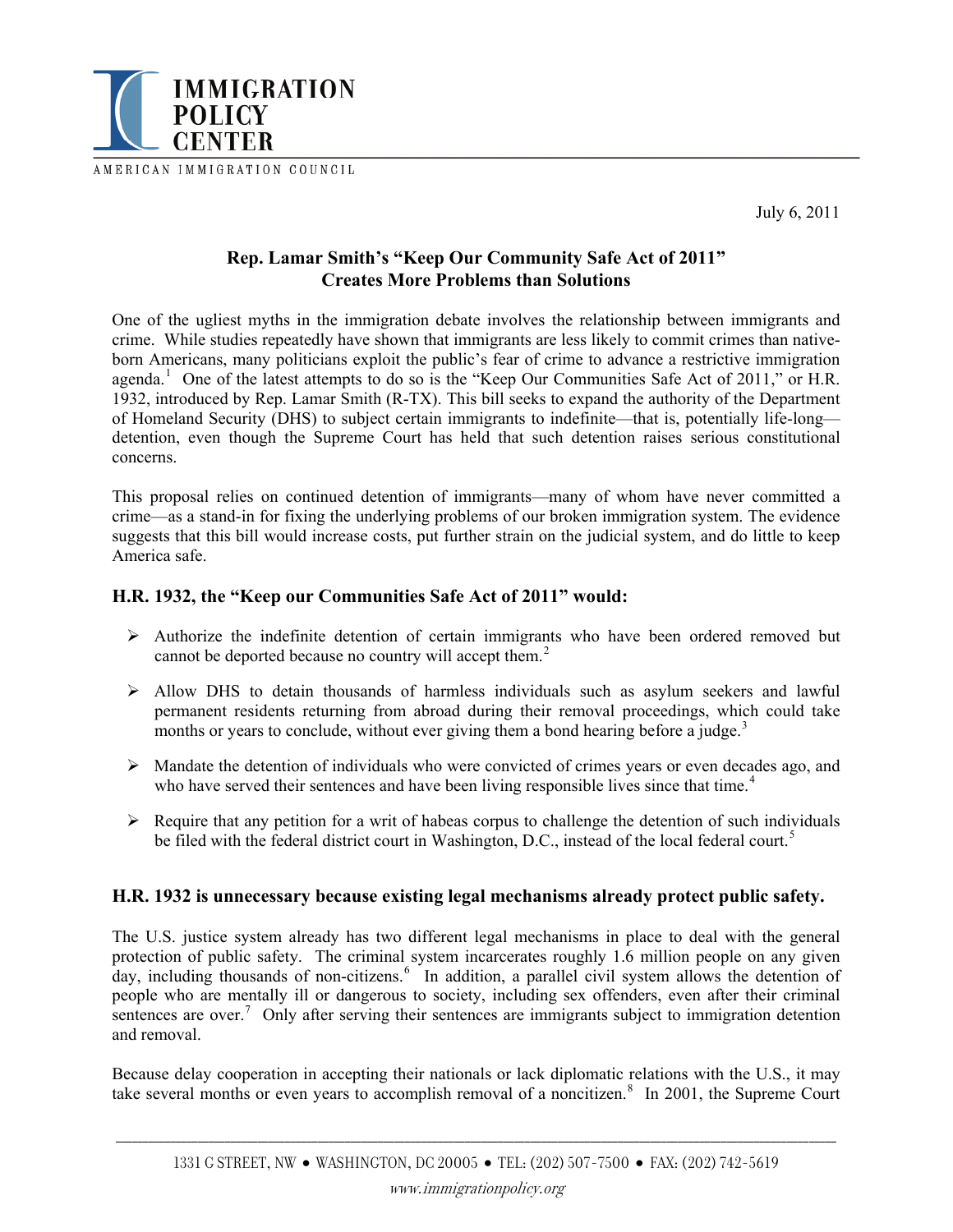found in *Zadvydas v. Davis* that six months is a reasonable amount of time to detain an individual while trying to effectuate removal. After that period, if there is no significant likelihood of removal in the reasonably foreseeable future, the government must furnish evidence to show that removal is imminent or establish special circumstances that require continued detention.<sup>[9](#page-2-1)</sup> In addition, the USA PATRIOT Act of 2001 authorizes the detention of noncitizens who cannot be removed if they are a threat to national security.<sup>[10](#page-2-1)</sup>

### **H.R. 1932 does not address the source of the problems with indefinite detention—that some nations either delay or refuse to issue travel documents.**

- ¾ There are a few nations that delay or refuse to accept their nationals who are under final orders of removal. These delays may force Immigration and Customs Enforcement (ICE) to release noncitizens subject to *Zadvydas*. [11](#page-2-1) For example, six nations (Cambodia, Iraq, Liberia, Sierra Leone, Somalia, and Vietnam) take more than 180 days to release travel documents *on average*. [12](#page-2-1)
- ¾ The U.S. government is actively trying to reduce delays caused by other countries. Recently, the Department of State and ICE signed a Memorandum of Understanding establishing a target travel document issuance time of 30 days.<sup>[13](#page-2-1)</sup>

# **H.R. 1932 is expensive and does not advance ICE's stated priorities.**

- ¾ ICE *already* spends \$2 billion per year to detain immigrants, and this bill would do nothing but increase that cost. Passage of H.R. 1932 would likely result in the prolonged or indefinite detention of thousands of additional noncitizens, costing U.S. taxpayers hundreds of millions of dollars per vear. $14$
- ¾ While ICE has stated that it must prioritize the immigrants it detains because of limited resources, this bill would allow and often require the detention of immigrants who do not fit within those priorities.<sup>[15](#page-2-1)</sup> This would include the indefinite detention of asylees, refugees, and LPRs who have long since completed their criminal sentences and are not a threat to national security or public safety.
- $\triangleright$  When detention is prolonged, due process requires a bond hearing where the government must establish that no other conditions are sufficient to prevent flight risk or a danger to the community.<sup>[16](#page-2-1)</sup>

# **H.R. 1932 compromises federal court review and adequate representation.**

H.R. 1932 would significantly compromise judicial review of unlawful detention by restricting review of habeas petitions exclusively to the United States District Court for the District of Columbia. Currently, noncitizens who are detained may ask a federal district court to review the legality of their detention by filing a habeas petition in the district where they are detained.

- $\triangleright$  The bill would limit habeas review to a single court and impose a significant burden on the D.C. district court. According to some estimates, the bill would increase the court's caseload by at least thirty percent.<sup>[17](#page-2-1)</sup> In addition, the expansive detention provisions in H.R. 1932 would likely result in a greater number of habeas petitions, imposing an even greater burden on the D.C. district court and undermining the court's ability to provide prompt and effective review in immigration habeas cases, as well as all the other cases before it.
- $\triangleright$  By forcing noncitizens to file and litigate their cases in a district far from where they are detained, the bill would impose a costly burden on petitioners and could effectively deter noncitizens from challenging unlawful detention.